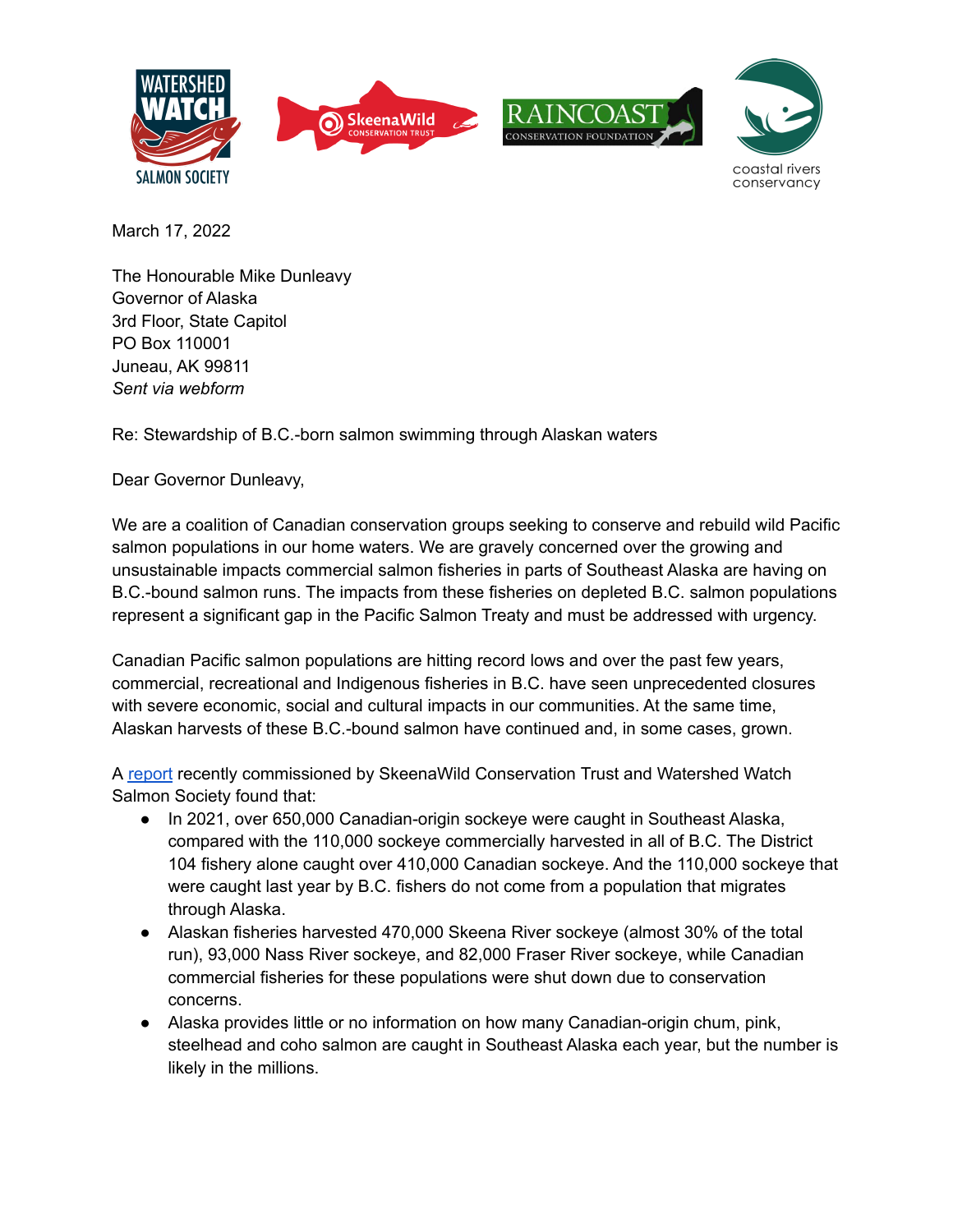● Alaska provides no information on how many steelhead and Chinook are discarded and die in Southeast Alaskan net fisheries, and what populations these discarded fish are from.

By way of example, B.C.'s vitally important Skeena and Nass Rivers saw zero commercial fishing in 2021, while right across the border in Districts 101 to 106, your fishers logged over 3000 boat days and harvested almost 30% of the entire Skeena River sockeye run. And across B.C., many Indigenous communities were unable to meet their food needs. These same Southeast Alaskan fisheries are also known to harvest co-migrating Skeena River steelhead, the backbone of a multimillion-dollar recreational fishery drawing in anglers from around the world, but particularly the United States. Due to record low steelhead abundance, that fishery was shut down in 2021, for the first time in its history.

We don't know the true impact of the Southeast Alaskan fishery on Skeena and other B.C. steelhead populations because Alaska is not monitoring their catch of non-target species and does not require their live release. Common knowledge of Southeast Alaska seine fishing practices indicates the vast majority of the non-target catch is discarded dead.

The aforementioned report speaks to similar impacts on B.C. salmon returns from northern B.C. through to the Fraser River. Numerous First Nations across B.C. have expressed concern about the impact of Alaskan interception fisheries on their ability to access salmon for constitutionally protected food, social, and ceremonial purposes.

We request the following measures be taken to substantially reduce Alaskan impacts, aid Canadian rebuilding efforts for depleted Canadian-origin salmon populations that migrate through our shared waters, improve the conservation efficacy of the Pacific Salmon Treaty, and bring your fisheries in Southeast Alaska up to the high management standards your state applies to Alaskan-born salmon populations:

- 1. Close the District 104 net fishery (which intercepts large numbers of B.C.-bound salmon) and move those vessels to inside waters where they will target Alaska-origin stocks and where the majority of the Southeast Alaska seine fleet already fishes.
- 2. Reduce harvest rates in other Southeast Alaska salmon fisheries to levels that do not contribute to overfishing of Canadian-origin stocks (i.e., harvest below escapement goals and/or biological reference points).
- 3. Implement catch reporting for all target and non-target species, with fishery-independent verification, as is required in Canadian commercial salmon fisheries.
- 4. Require fishers to release bycatch species back to the water immediately, with the "least possible harm," and implement sorting practices that enable live release, consistent with the same condition of licence in B.C. fisheries.